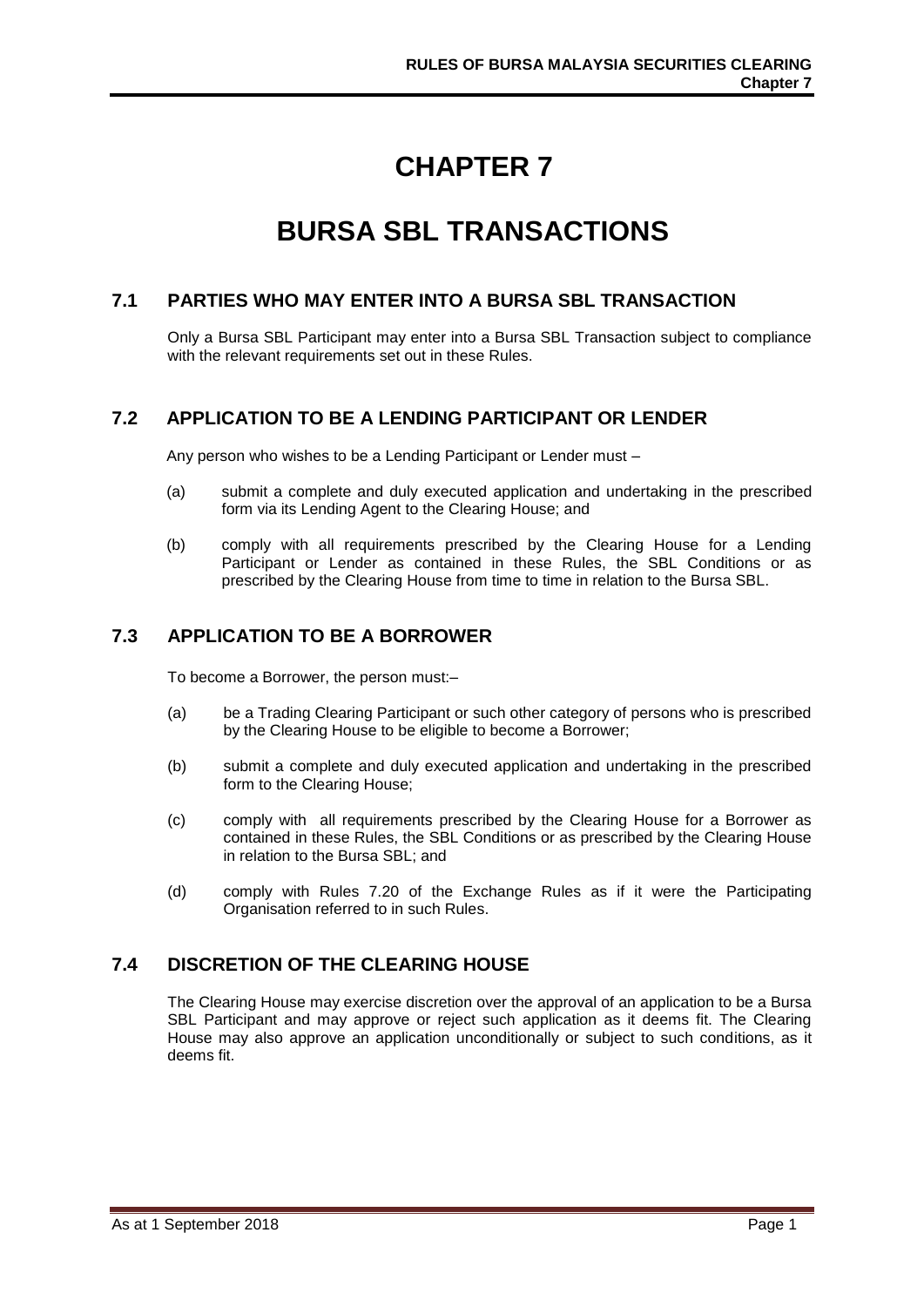#### **7.5 BORROWING AND LENDING BY BURSA SBL PARTICIPANTS**

- (a) A Clearing Participant who is a Trading Clearing Participant may borrow Eligible Securities from :-
	- (i) the Clearing House via a Bursa SBL Transaction whether for itself or its client; or
	- (ii) its client provided that such borrowing is for the sole purpose of lending such Securities to the Clearing House via a Bursa SBL Transaction.
- (b) A Clearing Participant may lend Eligible Securities to :-
	- (i) the Clearing House via a Bursa SBL Transaction whether for itself or its client; or
	- (ii) its client provided that the Clearing Participant is a Trading Clearing Participant and the Eligible Securities being lent are Securities that had been borrowed from the Clearing House via a Bursa SBL Transaction for the sole purpose of lending to such client.
- (c) The borrowing and lending of Eligible Securities by the Clearing Participant referred to in this Rule 7.5 may only be done subject to such requirements as may be contained in these Rules, the SBL Conditions or prescribed by the Clearing House in relation to Bursa SBL (as applicable).
- (d) For the avoidance of doubt, in either of the circumstances stated in Rule 7.5(a) or Rule 7.5(b) above, the Borrower or Lender must act as the principal to the Bursa SBL Transaction.

#### **7.6 PURPOSE OF SECURITIES BORROWING**

- (a) Any Borrower may borrow Eligible Securities only for any one of the following purposes subject to such requirements as may be prescribed by the Clearing House:
	- (i) to facilitate the settlement of a regulated short sale in Eligible Securities executed in accordance with the Exchange Rules;
	- (ii) to facilitate the settlement of a sale of Eligible Securities where there are no Securities or insufficient Securities in the securities account of the seller as will enable the seller to meet its delivery obligations to the purchaser (in accordance with the Exchange Rules relating to delivery and settlement) as a result of a mistake howsoever made when executing the sale provided always that the mistake was made in good faith and discovered only after the sale has been executed;
	- (iii) in relation to Eligible Securities that are ETF units or the Constituent Securities (the ETF Units, the Constituent Securities or any one of the Constituent Securities shall hereinafter be collectively referred to as "the ETF Related Securities"), to facilitate the settlement of a sale in the ETF Related Securities where the following requirements are complied with:-
		- (aa) the sale was executed by the Borrower in its capacity as a Market Maker for that particular ETF Related Securities or executed by the Borrower for its client who is a Market Maker for that particular ETF Related Securities; and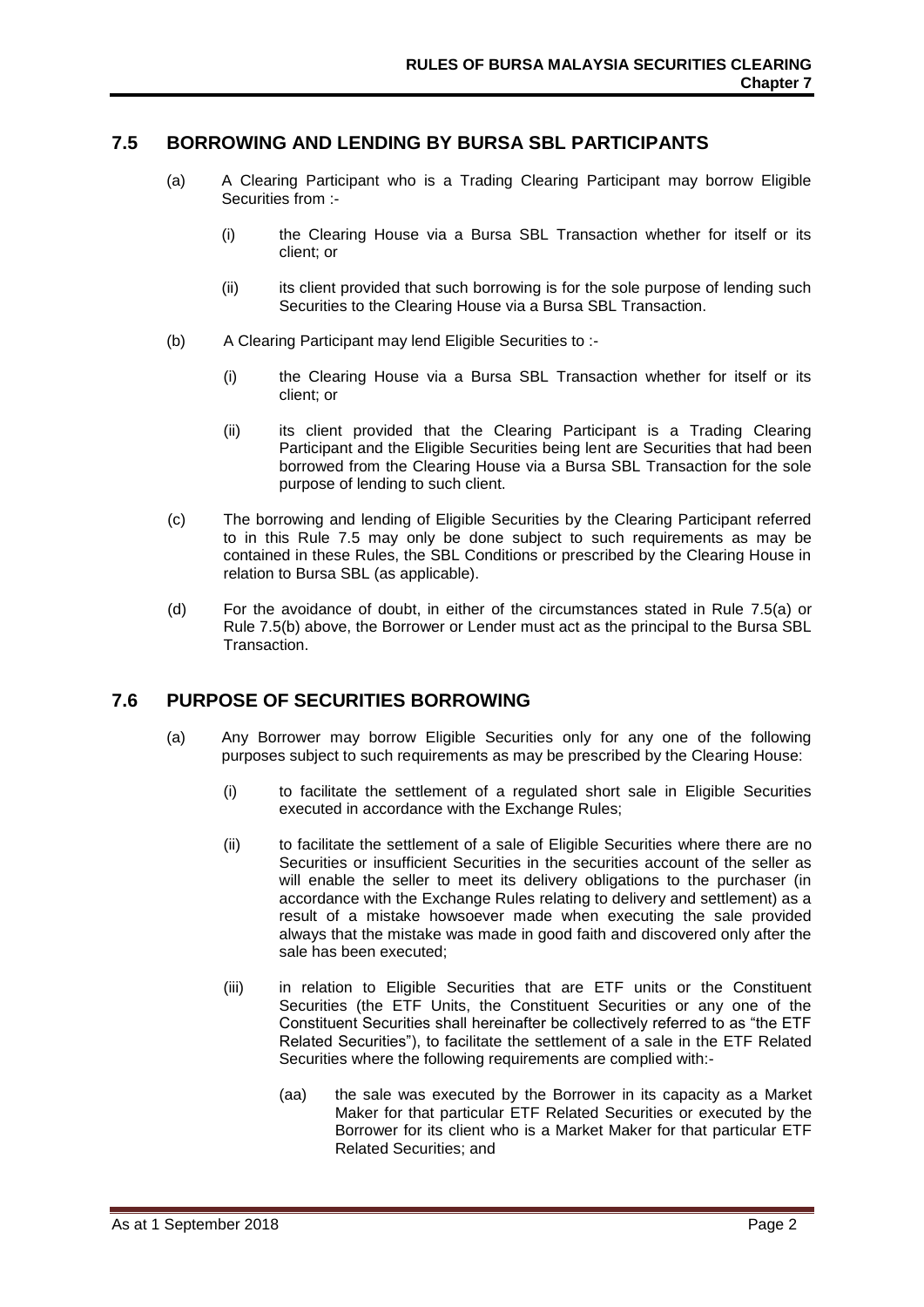- (bb) the Borrower executed the sale as part of its Permitted Short Selling activities or as part of the Permitted Short Selling activities of the Borrower's client in accordance with the rules on Permitted Short Selling as contained in the Exchange Rules; or
- (iv) for such other purposes as may be determined by the Clearing House in consultation with the Commission.
- (b) For the purpose of this sub-rule (a), unless the context otherwise requires
	- (i) "Constituent Securities" shall have the meaning as is assigned to that expression in the Exchange Rules;
	- (ii) "ETF" means exchange traded fund as defined in the Commission's Guidelines on Exchange Traded Funds;
	- (iii) "Market Maker" shall have the meaning as is assigned to that expression in the Exchange Rules;
	- (iv) "Permitted Short Selling" shall have the meaning as is assigned to that expression in the Exchange Rules; and
	- (v) "regulated short sale" shall have the same meaning as is assigned to that expression in the Exchange Rules.

# **7.7 APPROVAL AS LENDING AGENT**

- (a) A Clearing Participant seeking approval to act as a Lending Agent must:-
	- (i) satisfy the requirements of Rule 7.8(c) below;
	- (ii) apply to the Clearing House to be approved as a Lending Agent for Bursa SBL Transactions; and
	- (iii) submit to the Clearing House a written declaration in the form prescribed in Appendix 1, together with its application as referred to above.
- (b) Without prejudice to the power conferred on the Clearing House in Rule 2.11 pertaining to the conduct of inspection on a Clearing Participant, the Clearing House may, at any time and/or from time to time prior to or after the receipt of the prescribed declaration in Appendix 1, undertake any inspection and/or audit on the Clearing Participant seeking approval to act as a Lending Agent in the manner determined by the Clearing House.
- (c) The Clearing House may, in approving any application made by a Clearing Participant pursuant to Rule 7.7(a), impose such requirements or conditions as it deems necessary to ensure the smooth operation of the Bursa SBL Transactions.
- (d) Notwithstanding and without prejudice to any other provisions in this Chapter, the Clearing House shall not be obligated to approve the application of every Clearing Participant to be a Lending Agent.
- (e) A Clearing Participant who has been approved to act as a Lending Agent must act as the duly appointed agent of the Lending Participant or Lender when performing the functions and responsibilities set out under Rule 7.8(a) and as may be specified from time to time.
- (f) A Clearing Participant must not perform the functions and responsibilities set out under Rule 7.8(a) for any Lending Participant or Lender as its agent, unless it has first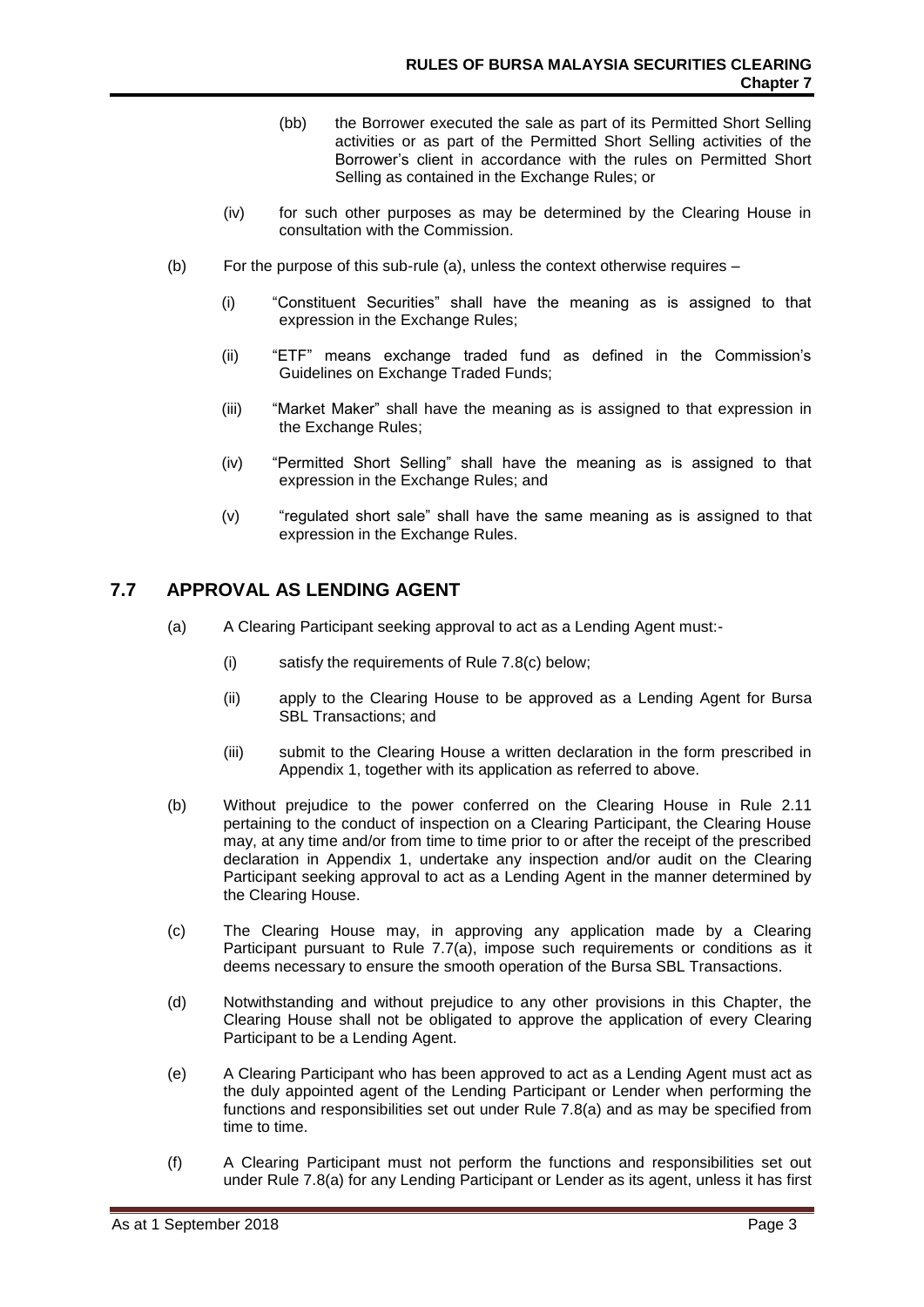been approved as a Lending Agent and has entered into a written agreement with such Lending Participant or Lender to be appointed as his or its Lending Agent, which agreement must include the matters specified in Appendix 2.

## **7.8 FUNCTIONS AND RESPONSIBILITIES OF LENDING AGENT FOR BURSA SBL TRANSACTIONS**

- (a) A Clearing Participant who is approved and appointed to be a Lending Agent for a Lending Participant or Lender must have, amongst others, the following functions and responsibilities:-
	- (i) To process the application of any person applying to be a Lending Participant (hereinafter in this Rule referred to as "the Said Lending Participant");
	- (ii) To give effect to any instructions or orders given by the Said Lending Participant or Lender (hereinafter in this Rule referred to as "the Said Lender") which include, inter alia, the keying-in of Lending Interests into the Bursa SBL System;
	- (iii) To transmit or forward to the Said Lending Participant or Said Lender any notification or update communicated by the Clearing House via the Bursa SBL System in relation to the transactions entered into by the Said Lending Participant or Said Lender relating to the Bursa SBL (other than notices pertaining to the issue of announcements made by an issuer of the Securities comprised in the Loaned Securities of any action taken by such issuer in relation to or arising from its Securities including payment of dividend, issue of bonus Securities and other rights and interests associated with its Securities, capital restructuring and Securities consolidation) or received by the Lending Agent from the Clearing House for the information of the Said Lending Participant or Said Lender, including but not limited to, such matters relating to any approval of Lending Interests, recall of Loaned Securities, entitlement received or is to be received by the Said Lender arising from any corporate action with respect to the Loaned Securities in accordance with the SBL Conditions;
	- (iv) To collect all Documents, forms, invoices, agreements, deeds including any amendments or variations thereof relating to or governing the Bursa SBL as the Clearing House may require from time to time, from the Said Lending Participant or the Said Lender for submission to the Clearing House and from the Clearing House for transmission to the Said Lending Participant or the Said Lender;
	- (v) To receive into the Lending Agent's designated bank account ("Designated Bank Account"), any fees, charges or income arising with respect to any Loaned Securities due and payable by the Clearing House to the Said Lender relating to the Bursa SBL and to pay to the Said Lender such fees, charges or income as may be prescribed by the Clearing House from time to time that have been credited into the Lending Agent's Designated Bank Account by the Clearing House subject to the deduction of any fees and charges, as may be agreed between the Said Lender and the Lending Agent, and to collect from the Said Lender and to pay to the Clearing House, any fees and charges due and payable by the Said Lender to the Clearing House relating to the Bursa SBL as may be prescribed by the Clearing House from time to time without any deduction or set off;
	- (vi) To furnish to the Clearing House such information or Documents relating to the Bursa SBL and such advice, statement and report on the operation of transactions relating to the Bursa SBL at such times and in such manner as may be prescribed by the Clearing House;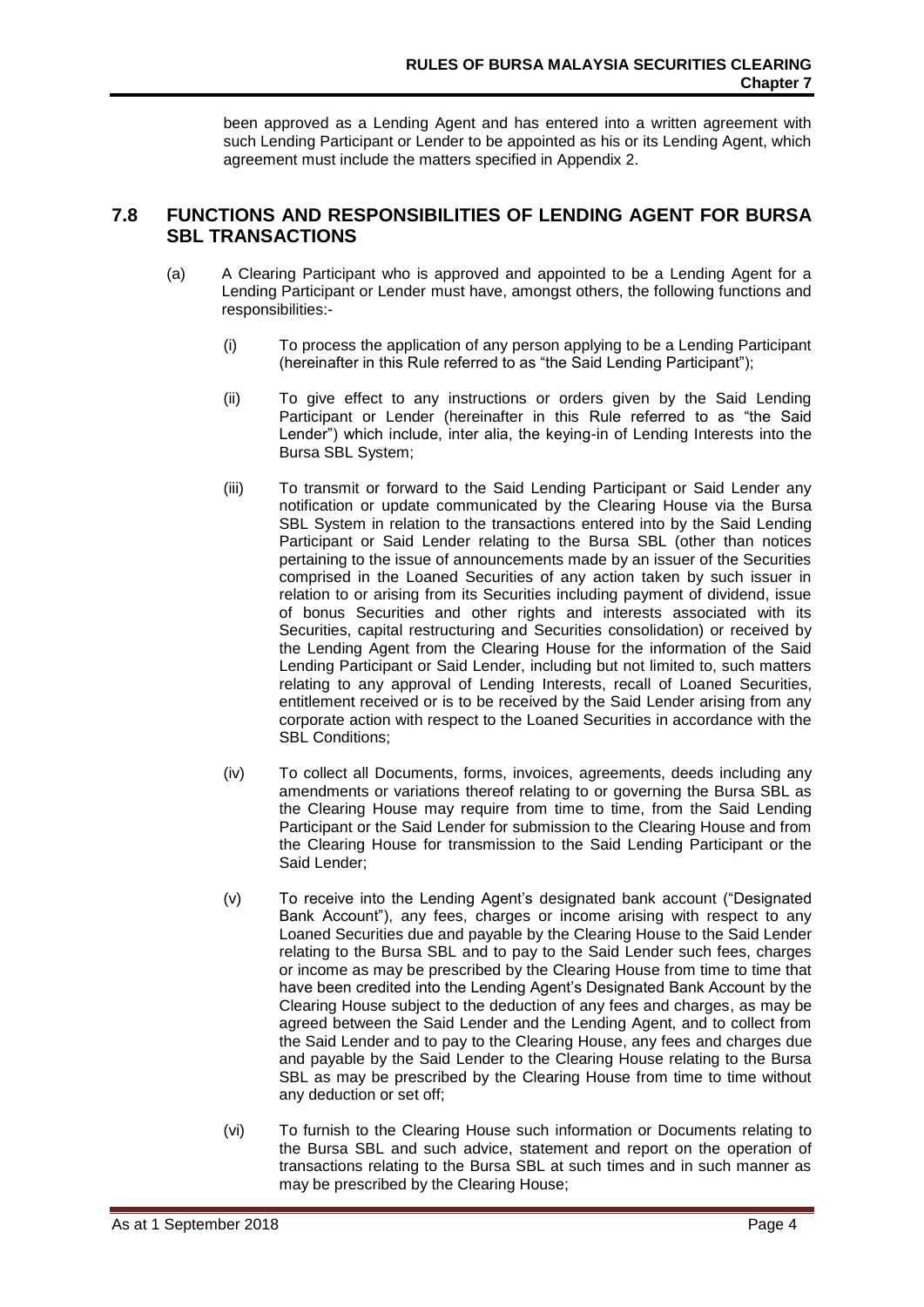- (vii) To give effect to any instructions, directives or orders given by the Clearing House to facilitate the operation of any transactions by the Lending Participant or Lender relating to the Bursa SBL or the SBL Conditions; and
- (viii) Such other functions and responsibilities as may be specified by the Clearing House from time to time.
- (b) The Clearing House may, by notice given to the Clearing Participant from time to time, amend, vary or modify the functions and responsibilities of the Clearing Participant in relation to the Bursa SBL.
- (c) A Clearing Participant seeking approval to act as a Lending Agent or who is approved to act as a Lending Agent must ensure that it has in place, at all times, the requisite systems, infrastructure, functionalities and controls for the performance of the functions and responsibilities stipulated in Rule 7.8(a).
- (d) In performing the functions and responsibilities stipulated in Rule 7.8(a) on behalf of the Said Lending Participant or Said Lender, a Clearing Participant approved as a Lending Agent must comply with the procedures or requirements as may be imposed by the Clearing House from time to time.

# **7.9 ACCESS TO BURSA SBL SYSTEM**

- (a) Upon approval of an application to be a Lending Agent made pursuant to Rule 7.7(a), the Clearing Participant shall be given access to the Bursa SBL System to perform any of its functions and responsibilities as a Lending Agent in relation to the Bursa SBL.
- (b) Such Clearing Participant shall comply with any conditions or requirements prescribed by the Clearing House from time to time in relation to the access to or usage of the Bursa SBL System.

# **7.10 DESIGNATED SECURITIES ACCOUNT**

A Borrower must ensure that all Loaned Securities are held in and where relevant, transferred to, the designated securities accounts as prescribed by the Clearing House and no other securities account.

# **7.11 ACTION BY THE CLEARING HOUSE**

- (a) The Clearing House may exercise any of the powers set out in Rule 7.11(b) immediately without further reference to a Bursa SBL Participant or Lending Agent:
	- (i) if the Bursa SBL Participant or Lending Agent commits a breach of any of the conditions or requirements imposed by the Clearing House in relation to the Bursa SBL Transactions;
	- (ii) if the Clearing House determines in its absolute discretion that the Bursa SBL Participant or Lending Agent is unable to conduct any of the Bursa SBL Transactions due to any circumstances including bankruptcy and insolvency;
	- (iii) if the Clearing House determines that the Bursa SBL Participant or Lending Agent is likely to cause damage to other Bursa SBL Participants or Lending Agents as a result of violating any of the requirements or obligations in relation to the Bursa SBL Transactions; or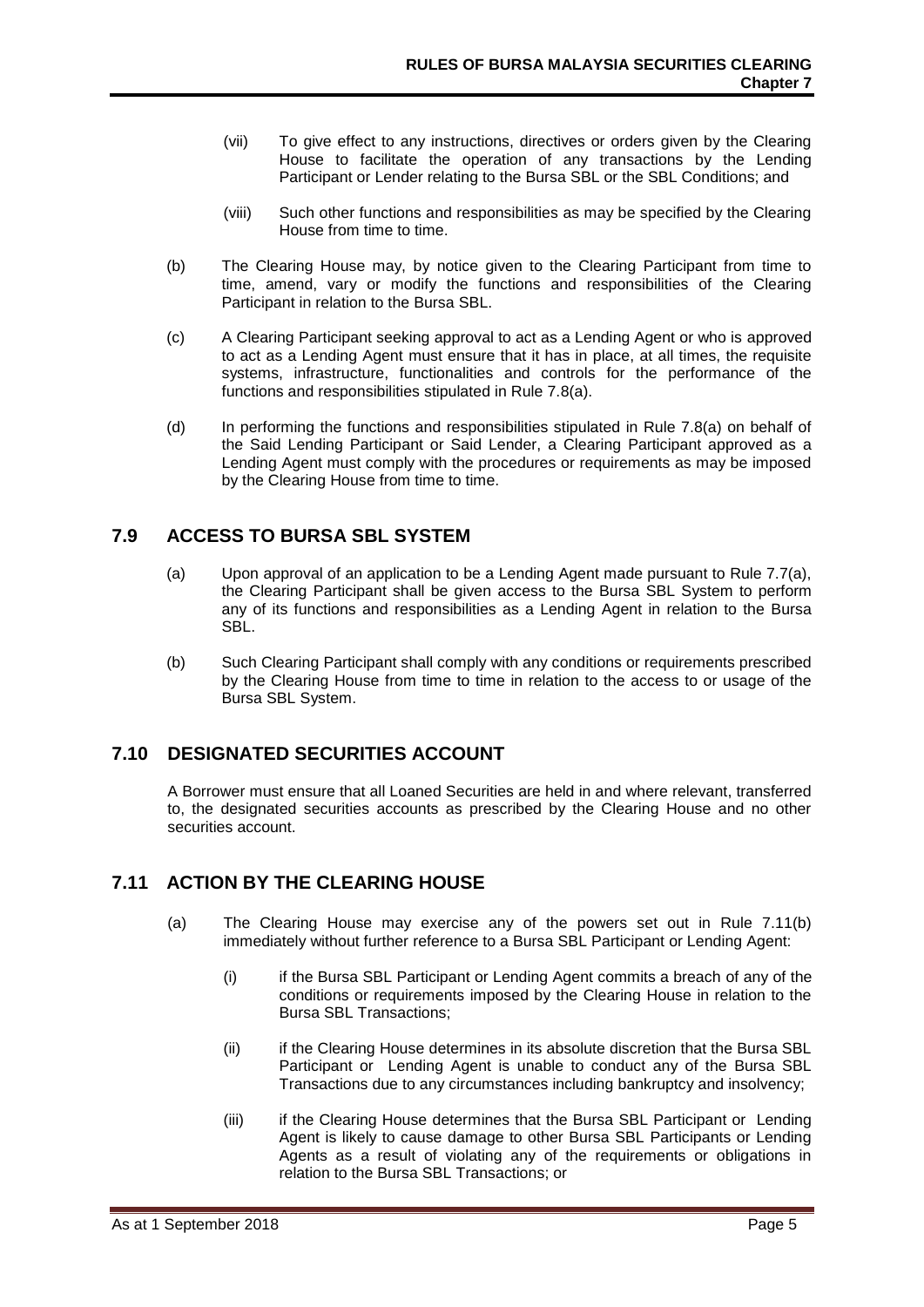- (iv) in any such circumstances which may be determined by the Clearing House in consultation with the Commission.
- (b) Without prejudice to any of the powers of the Clearing House contained in the Act, these Rules or any directives, circulars or instructions issued by the Clearing House from time to time, the actions which the Clearing House may take upon the happening of any of the events set out in Rule 7.11(a) include one or more of the following:
	- (i) prohibit the Bursa SBL Participant or Lending Agent from entering into any or all new Bursa SBL Transactions and/or transactions contemplated under any directives, circulars or instructions issued by the Clearing House in relation to the Bursa SBL Transactions;
	- (ii) suspend or terminate the Bursa SBL Participant or Lending Agent as a Bursa SBL Participant or Lending Agent;
	- (iii) notify all Bursa SBL Participants and Lending Agents of the suspension or termination of any Bursa SBL Participant or Lending Agent; or
	- (iv) limit the activities or access of the Bursa SBL Participant or Lending Agent to the services and facilities provided by the Clearing House in relation to the Bursa SBL Transactions on such terms and for such duration as the Clearing House may in its absolute discretion determine.
- (c) Where an action has been taken under Rule 7.11(b), a Bursa SBL Participant or Lending Agent may make representations to the Clearing House for the discontinuance of the action taken. The Clearing House may, after representations have been made, discontinue with the action taken. However, such discontinuance shall not be construed as an omission or error of any kind on the part of the Clearing House in undertaking the action under Rule 7.11(b) in the first place.
- (d) The Clearing House shall not be held liable for any loss or damage suffered by any party arising from or in connection with the action taken by the Clearing House under Rule 7.11(b) provided that the Clearing House has acted in good faith.
- (e) Notwithstanding any provisions to the contrary in these Rules, the Clearing House, where it deems necessary, may:
	- (i) suspend its services and facilities for the Bursa SBL Transactions entirely or partially for such duration as the Clearing House in its absolute discretion deems fit; or
	- (ii) terminate a Bursa SBL Transaction in accordance with any directive or instruction issued by the Commission or required by any written law, and further direct the Borrower to re-deliver the Loaned Securities to the Lender within the timeframe and in the manner as prescribed by the Clearing House.

# **7.12 PROVISION OF INFORMATION**

The Bursa SBL Participants and Lending Agents must furnish to the Clearing House or the Commission any information or Documents in relation to any Bursa SBL Transaction as required by the Clearing House or the Commission from time to time.

# **7.13 DISCLOSURE OF INFORMATION**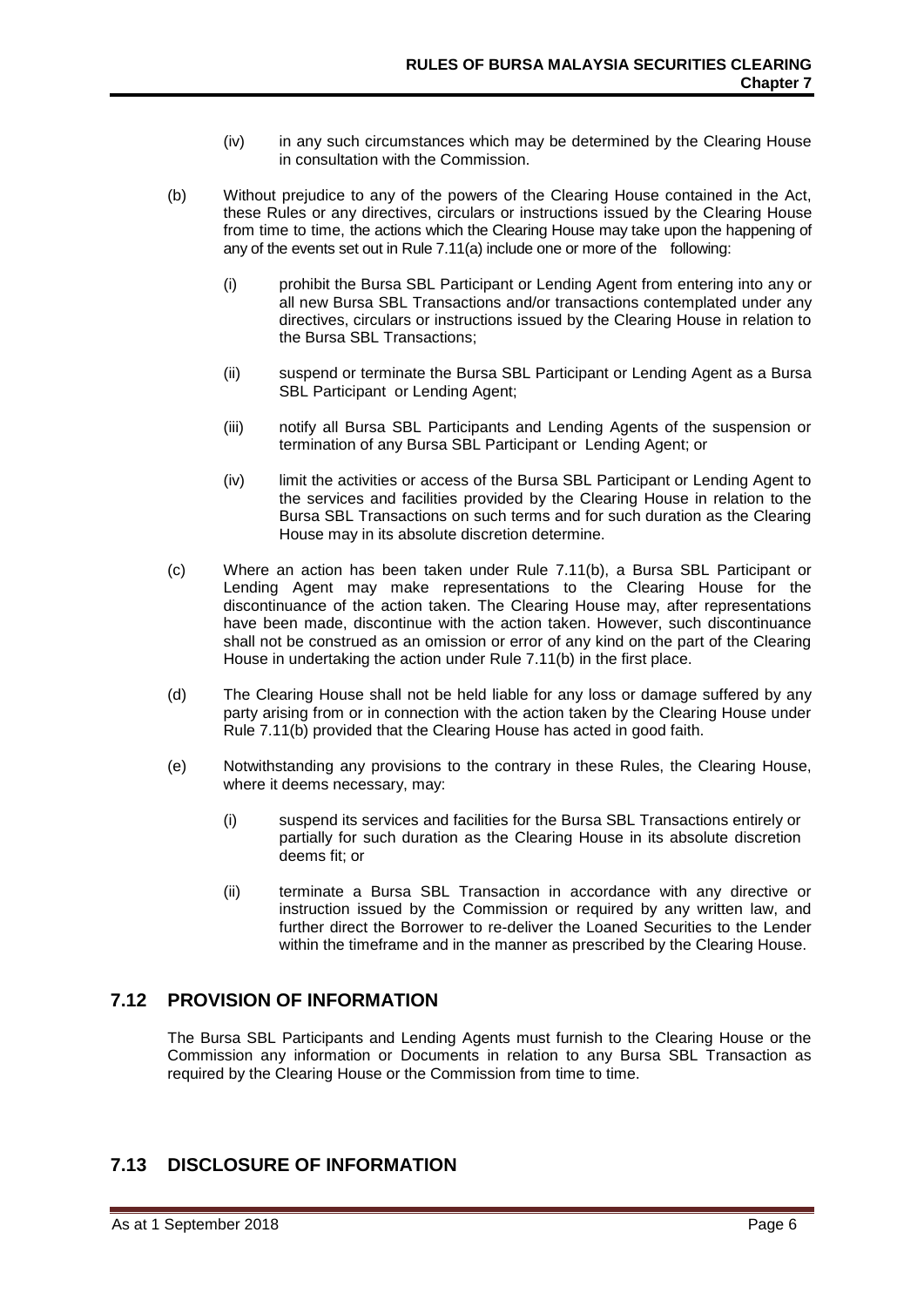Notwithstanding any provisions in these Rules, the Clearing House shall be entitled to:

- (a) disclose any information or to produce any Documents in its possession or control in relation to the Bursa SBL Transaction if required or requested to do so by the Commission; and
- (b) disclose any information in its possession or control to the Commission or authorised personnel of the Exchange by way of granting such persons access to the Bursa SBL System for the purpose of facilitating the performance of their duties and functions under the relevant requirements, rules or laws.

# **7.14 FEES AND CHARGES**

- (a) A Bursa SBL Participant or Lending Agent must pay to the Clearing House the relevant fees and charges prescribed by the Clearing House in relation to any or all of the services and facilities provided by the Clearing House in relation to the Bursa SBL Transactions.
- (b) The Clearing House may, from time to time where it deems necessary in its absolute discretion, vary or change any of the fees and charges by prescription in the SBL Circulars and without any further notice to the Bursa SBL Participant or Lending Agent.

## **7.15 LIABILITY**

The Clearing House shall not be liable to any person for any loss or damage that may be incurred or suffered by such person as a result of the exercise or intended exercise of any power or performance of any duty or function conferred or imposed on the Clearing House in relation to the Bursa SBL Transactions and exercised by the Clearing House in good faith.

# **7.16 FORCE MAJEURE**

- (a) In the event that the Clearing House is required to suspend the operation of the Bursa SBL System, and the provision of all ancillary services where for any reason the Records of the Clearing House, the Central Depository or the Bursa SBL System are unavailable, inaccessible, delayed or hindered in any manner, the Clearing House shall not be liable for any failure, hindrance or delay in the provision of services or for the failure to give or the delay in giving effect to any notice or communication from a Bursa SBL Participant or Lending Agent.
- (b) The Clearing House or its directors, officers, employees or agents shall not be liable for any losses or damages that may be incurred or suffered by the Bursa SBL Participant or Lending Agent arising from causes beyond its reasonable control including, without limitation, acts of God or the public enemy, acts of a civil or military authority, natural disasters, embargoes, industrial action, fires, floods, mechanical breakdowns, computer or system failures or sabotage, delay or inability to act by any registrar, interruptions of power supplies or other utility or services, currency restrictions, any law, regulation or order of any government, competent authority or any court or tribunal, war or terrorism.

# **7.17 INDEMNITY BY LENDING AGENT**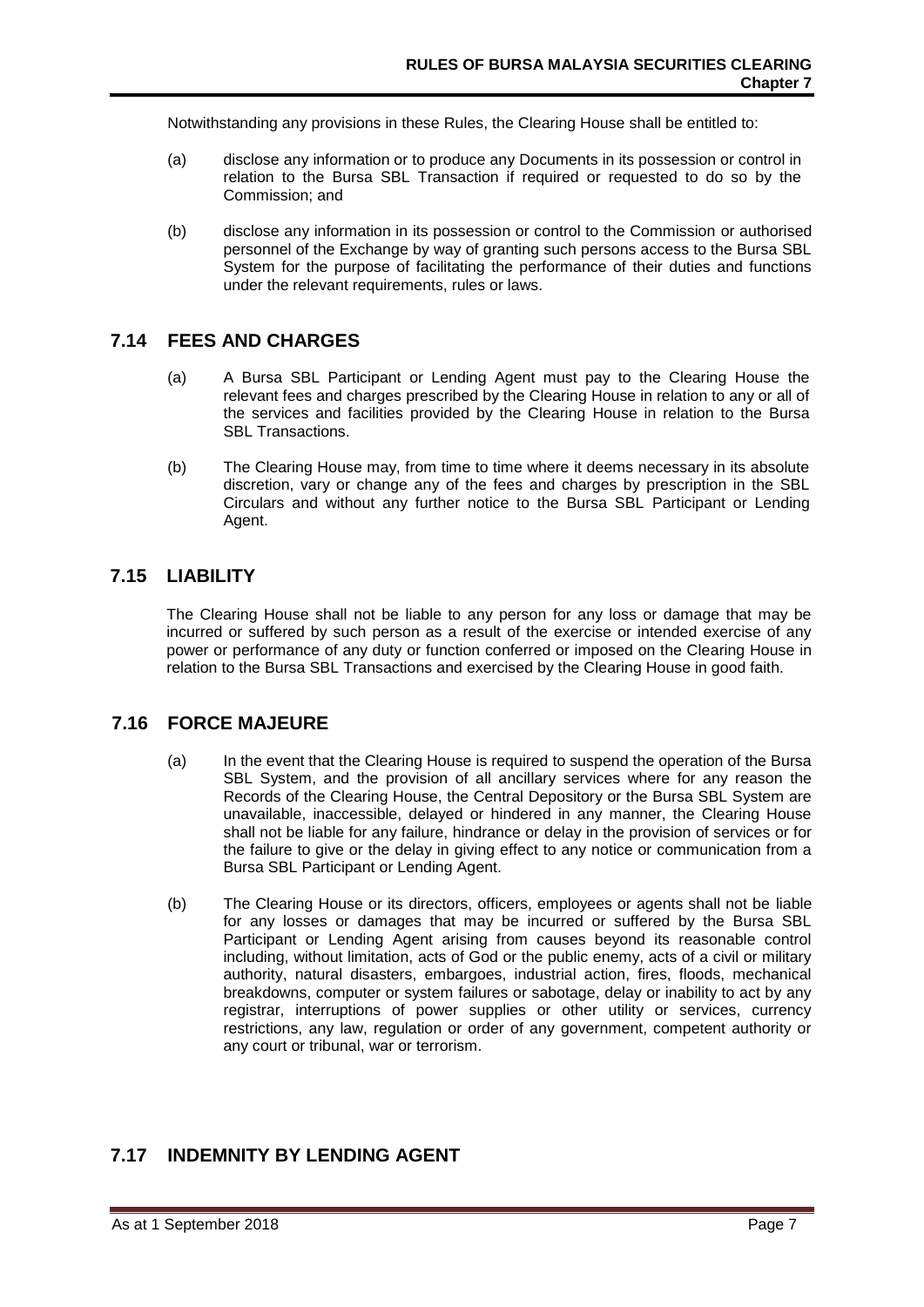Each Clearing Participant shall be responsible for its own operations and functions as a Lending Agent in relation to the Bursa SBL Transactions as are required under these Rules, the SBL Circulars or otherwise and must fully indemnify and hold indemnified the Clearing House, whether such indemnity is claimed by the Clearing House during or after the expiry of the tenure of the Clearing Participant as a Lending Agent, for any loss, legal costs (including third party legal costs), damage or liability suffered or incurred by the Clearing House, whether directly or otherwise, as a result of any negligence, omission, mistake, misrepresentation, fraud or error on the part of the Clearing Participant, its servants or agents, provided always that such action or omission were committed during its tenure as a Lending Agent.

## **7.18 INDEMNITY BY BURSA SBL PARTICIPANT**

Each Bursa SBL Participant must fully indemnify and hold the Clearing House indemnified from and against any loss, damage, claim, liability, cost or expense (including but not limited to legal costs on a solicitor and client basis) suffered or incurred by the Clearing House, whether directly or indirectly, for, on account of, or in respect of anything done, any statement made or omitted to be done or made, by the Clearing House in connection with the discharge or performance or purported discharge or performance of any duties or functions under these Rules or in the exercise or intended exercise of any power under these Rules, including, without limiting the generality of the foregoing, any loss, damage, claim, liability, cost or expense suffered or incurred as a result of the act, statement or omission of the Clearing House in the delivery or re-delivery of Loaned Securities in relation to a Bursa SBL Transaction where such act, statement or omission was done in good faith. This obligation to indemnify the Clearing House shall survive the termination of the Bursa SBL Transaction.

# **7.19 RULES OF CLEARING HOUSE TO TAKE PRECEDENCE**

The Bursa SBL Participants or Lending Agents must ensure that the provisions of the agreements entered into amongst the Bursa SBL Participants and Lending Agents shall not in any way be inconsistent with any of these Rules or the requirements imposed by the Clearing House or the provisions of the agreements entered into between the Bursa SBL Participants or Lending Agents and the Clearing House in relation to the Bursa SBL Transaction ("the Rules of the Clearing House"), and the Bursa SBL Participants and Lending Agents must give effect to the Rules of the Clearing House.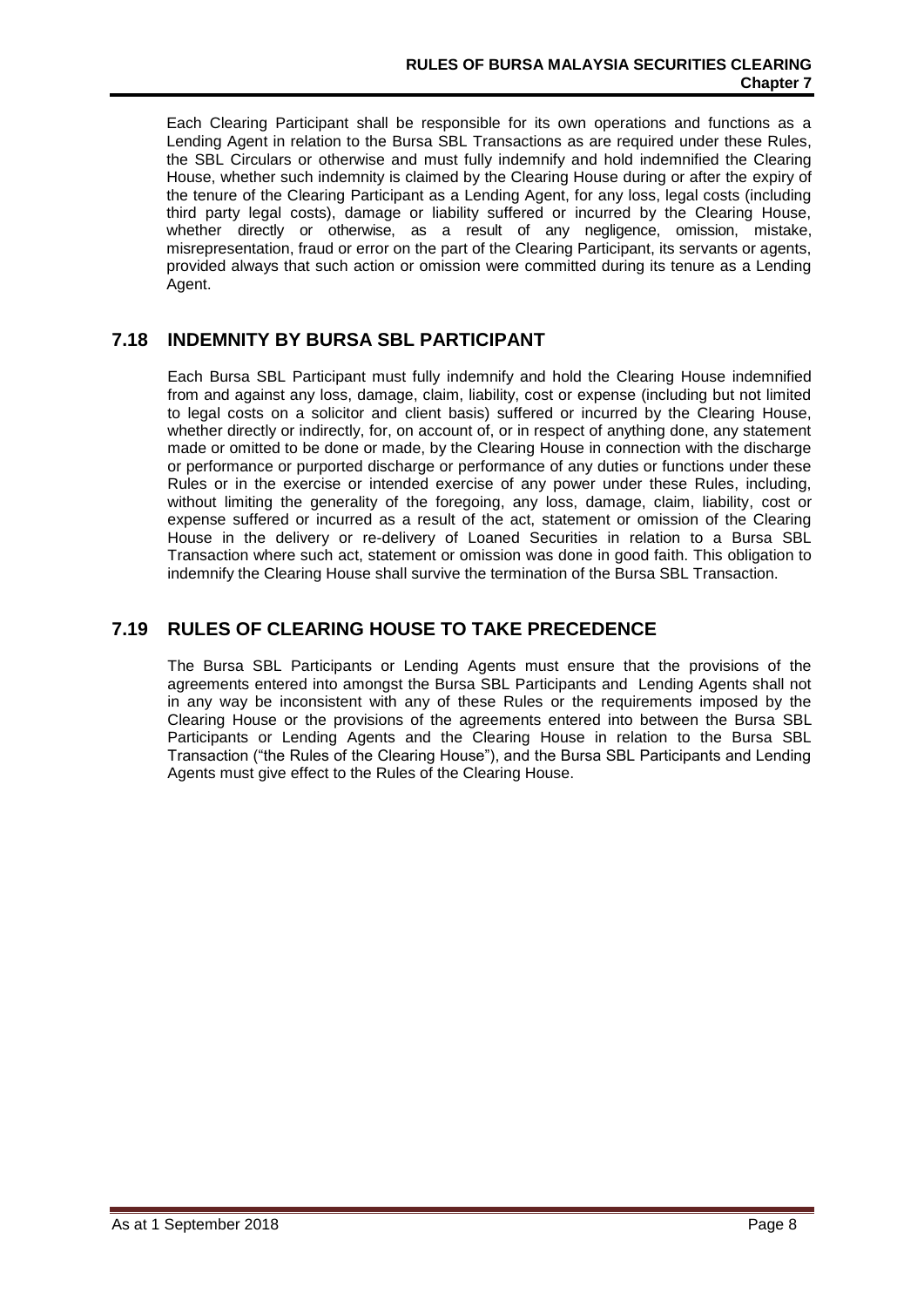## **APPENDIX 1**

To:

Bursa Malaysia Securities Clearing Sdn Bhd Exchange Square Bukit Kewangan 50200 Kuala Lumpur

#### **COMPLIANCE WITH REQUIREMENTS IMPOSED BY BURSA MALAYSIA SECURITIES CLEARING SDN BHD ("BURSA CLEARING (S)") IN RELATION TO THE LENDING AGENT**

Pursuant to the requirements of Rule 7.7(a) of the Rules of Bursa Malaysia Securities Clearing Sdn Bhd ("Bursa Clearing (S) Rules"), we [name of Clearing Participant applying to be a Lending Agent] hereby declare and undertake as follows:

- 1) we must provide to Bursa Clearing (S) or the Securities Commission Malaysia, upon request, any information or document required by Bursa Clearing (S) or the Securities Commission Malaysia pertaining to the Lending Participants or Lenders for whom we are acting;
- 2) we have formulated a set of Internal Guidelines for Acting as a Lending Agent which has been approved by our board of directors;
- 3) the Internal Guidelines for Acting as a Lending Agent have been brought to the notice of the relevant employees who have read and understood the contents therein;
- 4) the Internal Guidelines for Acting as a Lending Agent comply with the requirements set out in Bursa Clearing (S) Rules; and
- 5) all relevant systems and infrastructure including front office and/or back office systems have been verified and assessed in terms of application as well as software and the hardware capabilities and are confirmed to be operational and have all the functionalities, requirements and controls in place for the purpose of carrying out activities as a Lending Agent in accordance with Bursa Clearing (S) Rules, the Bursa SBL (Terms and Conditions for Lending Participant and Lender) or directives, circulars or instructions issued by Bursa Clearing (S).

Dated this  $\begin{bmatrix} 1 & 1 \\ 0 & 1 \end{bmatrix}$  and  $\begin{bmatrix} 1 & 1 \\ 0 & 1 \end{bmatrix}$ .

Signed [ ] Name: Designation: Date:

[ End of Appendix ]